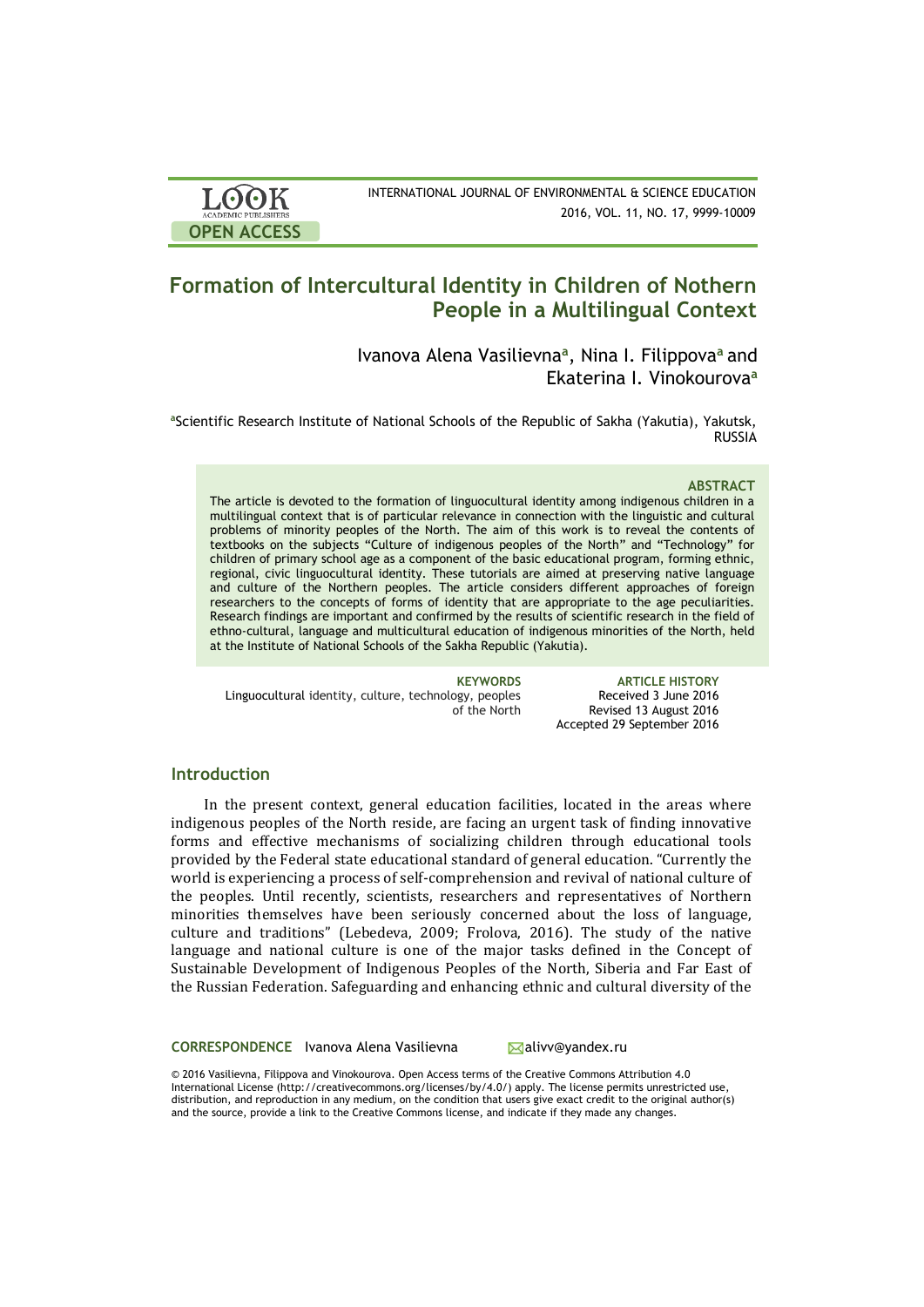peoples inhabiting Russia is stated among priority areas of the Strategy of the state national policy of the Russian Federation until 2025 (Decree of the RF President,  $N<sup>°</sup>1666$  'On the strategy of the state national policy of the Russian Fedeation until 2025', 2012).

Meanwhile, in the changing context of transition period, managers and teachers of educational institutions are experiencing serious difficulties in developing comprehensive educational programs that shape forms of language identity in children. Therefore, it is necessary to create such components of comprehensive educational program that would provide formation of civil, regional, and ethno-cultural, linguocultural identity of indigenous children of the North.

The Federal state educational standard of general education states that it is aimed at ensuring Russia's civil identity, preservation and promotion of cultural diversity and linguistic heritage of the multinational people of the Russian Federation, the right to study native language, and to digest spiritual values and culture of multinational Russia.

The Sakha Republic (Yakutia), one of the largest northern regions of the Russian Federation, is home to representatives of more than 130 ethnicities. "...indigenous peoples of Yakutia – the Yukaghirs, the Evens, the Evenkis, the Chukchi, the Yakuts, the Dolgans, and Russian old-timers were able to become not only a part of the Russian nation (We, the Russians), but also to preserve traditional culture and create regional cultural values based on intercultural dialogue, which brings together representatives of different peoples to form a consolidated community (We, the Yakutians)" (Semyonova, 2014).

In the context of historically formed multicultural environment, educational system of the Sakha Republic (Yakutia), as part of the common educational space in Russia, is responsible for holistic formation of civil, regional, and ethno-cultural, linguocultural identity in children, based on core values enshrined in the Constitution of the Russian Federation and the Sakha Republic (Yakutia), as well as in other world, federal and regional conceptual and legal documents.

In the UN Declaration on the rights of indigenous peoples of the world (2016) and UNESCO Declaration "The responsibility of present generations towards future generations" (2016) which highlighted the main areas where the protection of the needs and interests of future people is the most important: preservation of peace, preservation of the human genome, preservation (or creation) of fair institutions, preservation of cultural heritage of humanity. The solution of this task requires the development of a new generation of teaching kits of different levels and in different domains, taking into account regional and ethno-cultural features and based on the requirements of the Federal state educational standards of general education.

An urge to create a new generation of educational programs on multicultural education is also envisaged in the Strategy of the state national policy of the Russian Federation for the period until 2025, aimed at strengthening the nationwide civil consciousness and spiritual unity of the multinational people of Russia.

The abovementioned document states that "objectives of the state national policy in the educational domain need to be addressed: through the development of training programs nurturing the centuries-old experience of interaction of the peoples of Russia via familiarization with historical documents regarding landmark events that reveal the origins of the all-Russian unity and solidarity; through amending training courses of educational institutions with information about cultural values and traditions of the peoples of Russia" (2012).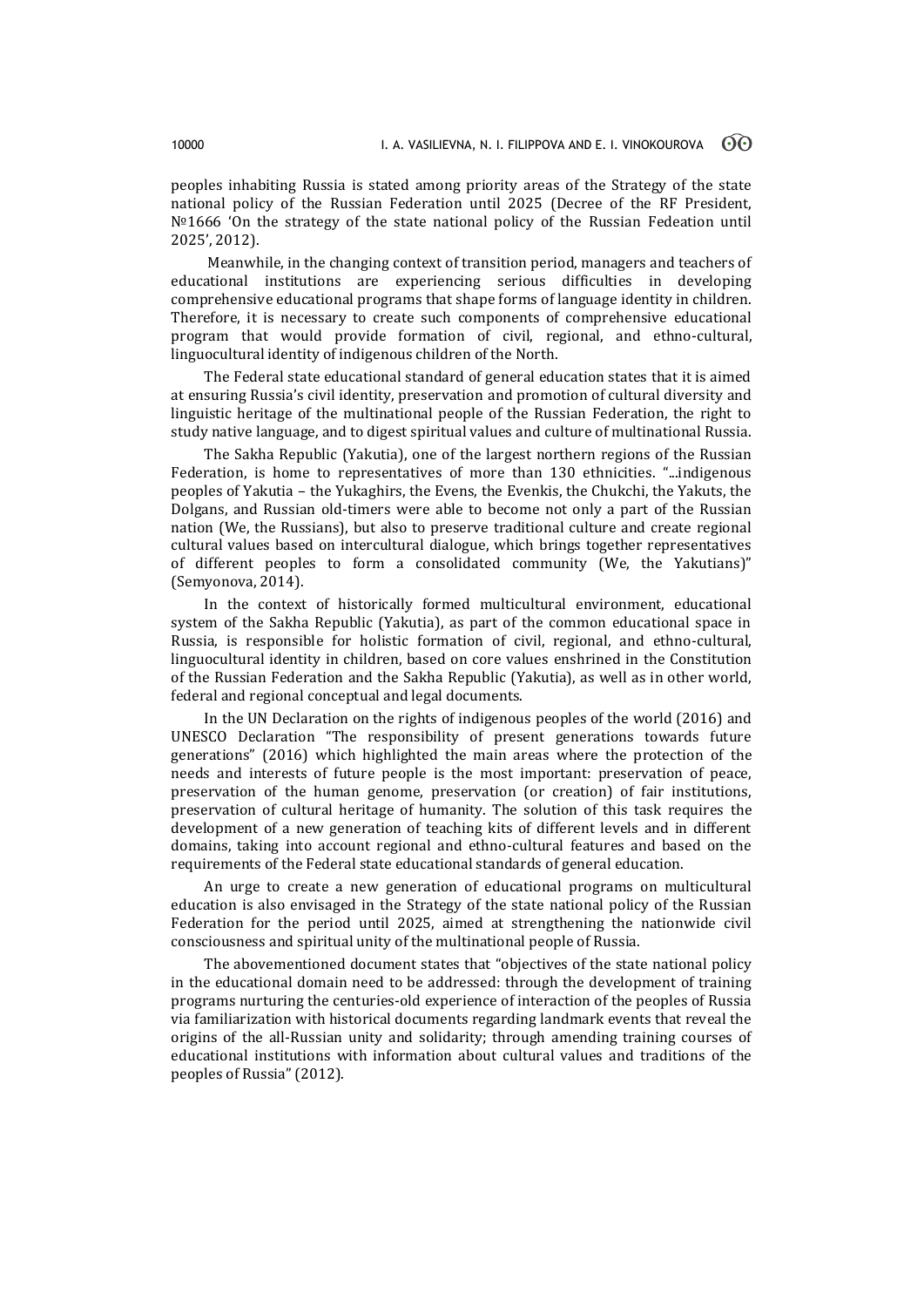#### $\odot$ INTERNATIONAL JOURNAL OF ENVIRONMENTAL & SCIENCE EDUCATION 10001

The Sakha Republic (Yakutia) has developed a new generation of educational programs for the training course (of subject) "Culture of the peoples of the Sakha Republic (Yakutia)" in accordance with the requirements of the federal state educational standards and based on regional, ethnic and cultural features. In elementary school the training course program (subject) provides for the development of ethno-cultural competence, which is an integral part of cultural expertise and which contributes to formation of ethno-cultural identity and intercultural competency. In middle school the program of the subject promotes the development of intercultural competency, formed on the basis of ethno-cultural competency and aimed at fostering a citizen of multinational Russia through the prism of regional cultural identity.

"In our view, in Yakutia, development of new educational programs of the training course (subject) "Culture of the peoples of the Sakha Republic (Yakutia)" in accordance with the requirements of the Federal state educational standards and based on regional, ethnic and cultural features, is a major factor in the performance of tasks entrusted to the new educational system of the republic, consisting in education of culture of international relations based on respect for spiritual and moral values of the multinational Russia" (Ivanova, 2013).

As part of the research in language and multicultural education we have developed components of the basic educational program in form of manuals on the following subjects: "Culture of indigenous peoples of the North", "Technology". The results of these studies suggest that the development of native languages contributes not only to the educational programs on the subjects of philological cycle, but also the programs in other subjects of ethno-cultural focus, in particular, the "Culture of the indigenous peoples of the North", "Technology".

# **Literature Review**

The problem of identity is one of the most serious and widely discussed problems in the world today; and it is an interdisciplinary phenomenon. The concept of identity is used in several senses. Psychology and sociology recognize several kinds of identity (correspondence, conformity): ethnic, civil, age, gender, etc.

Within the scope of our study the following forms of identity are of particular interest: ethnic, regional, and civil, linguocultural. Contemporary research can give a vast number of definitions for these forms. In this article, we want to touch upon only some points of view regarding this concept.

Jean Piaget (1994) considered the development of ethnic identity primarily as a creation of cognitive models, which produce ethnic feelings as a response. The Swiss scientist identifies three stages of development of ethnic characteristics: 1) at 6-7 years a child acquires first (fragmentary and unsystematic) knowledge of his/her ethnicity; 2) at 8-9 years a child is already clearly identifying himself/herself with his/her ethnic group, and provides a basis for such identification - ethnicity of parents, place of residence, mother tongue; 3) in early adolescence (10-11 years) ethnic identity is formed in its entirety; a child recognizes the uniqueness of history and specifics of a traditional culture as features of different ethnicities. Today, a large number of studies have been undertaken, which clarify and specify age limits of stages in the development of ethnic identity.

For junior students regional identity is originally linked to the place of residence (village, city, district), and can be gradually enhanced to realization of belonging to a particular region: 'I, a Yakutian', as well as more general concepts, such as 'I, a northerner', 'I, a Siberian'. Region-wise irregular waves of industrialization in the modern era reinforced marginalization of many peripheral (provincial) territories, and ultimately contributed to the regional stratification and territorial hierarchy of the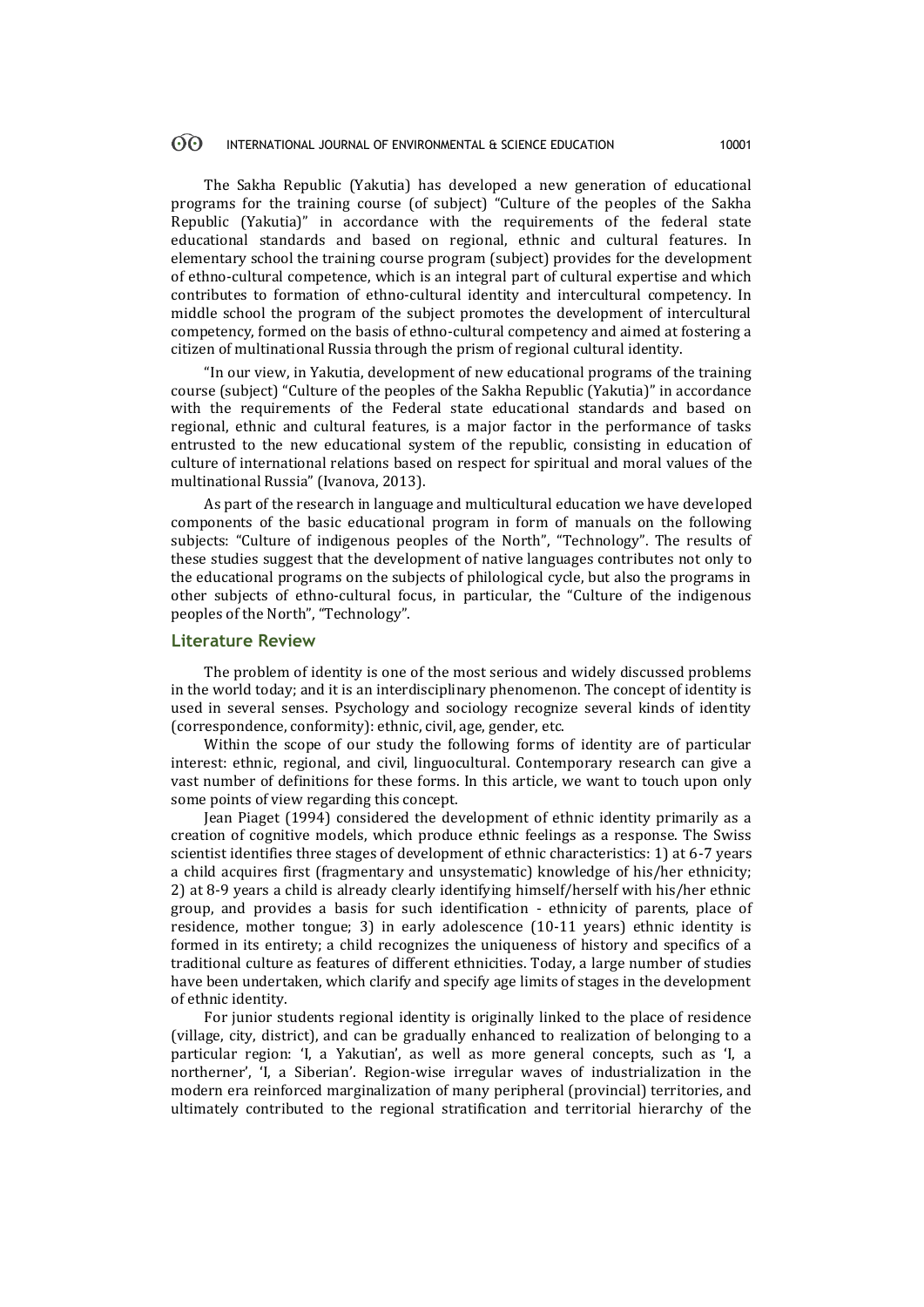society. This factor, according to M. Hechter, "contributes to preservation of ethnic and regional identity in certain territories (sometimes in a latent form), despite all the attempts of the Center to unify cultural values" (Hechter & Levi, 1994, p. 187). In addition, as noted by some researchers, the prevalence of local political loyalty over the national one is typical for the societies with a fragmented political culture and for political transit periods.

The concept of civil identity was more precisely formulated by D. Weinstock (2002), who also defined the basic elements of citizenship: "to be a citizen means, at least, to some extent, to identify oneself with the political community to which a person belongs, and to be positioned to act in relation to one's fellow citizens so as to contribute to stability and unity of the society" (Weinstock, 2002, p. 202).

J. Lee (2005) in the literature review summarized the discussion on the definition of the term "native speaker" and cut key linguistic criteria to the six core functions, for our study the sixth is the most important, where people identify themselves or are identified with a particular linguistic community (Johnson & Johnson, 1998; Nayar 1994). This criterion examines the role of language, which plays a significant role in shaping the social, linguistic and cultural identities, and affirms the importance of public perception in the formation of the personality (Chevalier, 2015).

Resource integration and a mobilizing force for the national and civil consolidation is a positive ethnic identity, which provides the establishment of tolerant relations between the representatives of different ethnic groups. Positive identity differentiates solidarity in the name of ethnic group, not against "the other", the focus on interaction with other members of society, constructive setup to achieve humane goals for the common good. If a positive identity is a property of civic identity, it becomes a key factor in the country's development and aspiration of the nation to success (Semenenko, 2016).

Russian identity, being a supra-ethnic, does not negate the ethnic identity and the integrity of the ethno. The introduction of the concept of "identity" does not imply the gradual replacement in the hierarchy of identities ethnic identity nationwide. Russian President Vladimir Putin in his speech in Sochi in 2014, noted that I consider myself a citizen of Russia means: "first, the Russians and then the representatives of a certain ethnic group, without belittling the importance of this identity of each people, each nationality" (Putin, 2014). Consequently, the ethnic identity of citizens with different ethnic origin (often associated with religious affiliation), is one of the basic principles of civil-national unity of the Russian society (Borgoyakov, 2016).

In education of the indigenous peoples of the North, activities of educational institutions aimed at formation of identity are crucial for preserving and developing their native language, culture, and traditional lifestyle. This fact is underlined both by researchers and managers of educational system.

"Thus, general education system needs adequate organizational and pedagogical conditions and arrangement of educational process aimed at successful socialization of children, taking into account their specific features, without evening-out different cultures, and promoting personal, cultural, and civil identity, as well as a special approach to financial, staffing, procedural, and educational support for deployment of national educational standards' (Sitnikova, 2007, p. 126).

"Requirements to the results of education should be focused on ensuring access to quality education, formation of cultural and civil identity, as well as personal development. While socio-cultural components of modernization process are becoming more and more important, formation of vital skills of an individual, their willingness and ability to live in harmony with nature and society, maintaining their cultural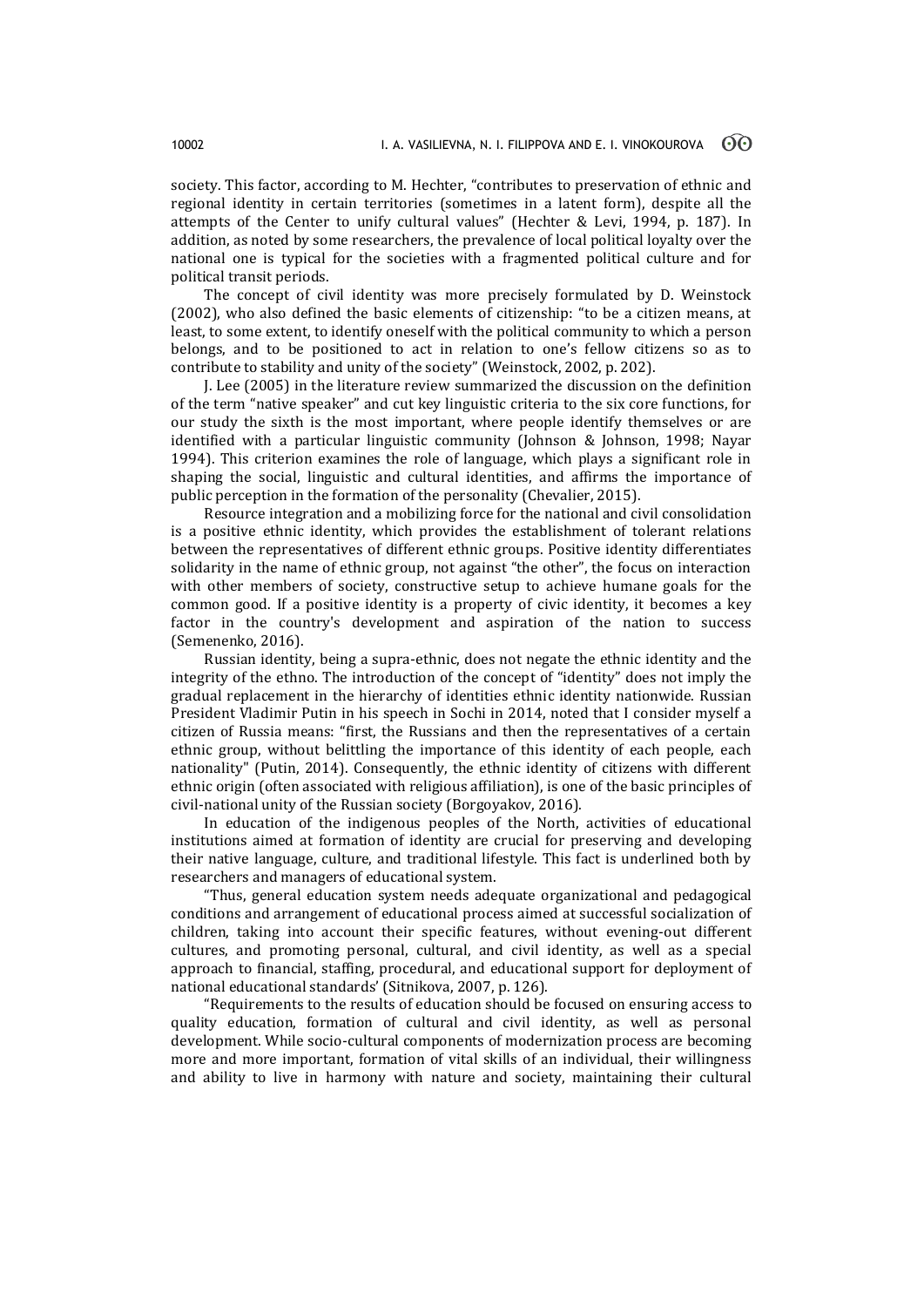#### 60 INTERNATIONAL JOURNAL OF ENVIRONMENTAL & SCIENCE EDUCATION 10003

identity while remaining a citizen of united Russia, can be considered one of the most important educational outcomes" (Sitnikova, 2007, p. 126).

## **Research Methods**

The Institute of National Schools of the Republic of Sakha (Yakutia) conducted a study which purpose and objectivesm were: scientific and methodological support of the implementation of the basic educational program in part, aimed at the formation of a complex civil, regional, ethnocultural, linguocultural identity among children of indigenous peoples of the North.

To achieve the goals and objectives of the study was conducted in three stages. Within the 1st phase of the study (2015) theoretical basis for the development of basic educational program were identified, the components of the content of the basic educational program in the format of project textbooks on the subjects "Culture of Indigenous Peoples" (2-4 grades), "Technology" (1-4 grades) were designed, taking into account the mechanisms for an integrated approach to the implementation of the mandatory part and a part formed by the participants of educational relations. During the 2nd phase of the study (2016) content components of the basic educational program in the format of project textbooks on the subjects "Culture of Indigenous Peoples" (5-6 grades) were written. The content of the components of the basic educational program reflected as a set of basic characteristics of the formation, organizational and pedagogical conditions. During the 3rd (final) stage (2017) it is planned to design the components of the content of the basic educational program in the format of project textbooks on the subjects "Culture of Indigenous Peoples" (7-9 grades).

The study used the following methods: theoretical analysis of regional and national legal documents, and psychological, linguocultural pedagogical literature on the subject of research; designing, structuring, modeling, testing.

One of the purposes of studying the subject "Culture of indigenous peoples of the North" in the elementary school, is to promote inception of foundations of Russia's civil, linguocultural identity (I, a citizen of Russia) based on the formation of ethno-cultural (I, a representative of my people) and regional identity (I, a Yakutian). Thus, in the basic educational program, regional academic subject (course) "Culture of indigenous peoples of the North" is one of the main mechanisms that configures ethno-cultural, linguocultural and regional identities, implementing the principle of protection and development of national cultures, regional cultural traditions and peculiarities in a multinational state, exercised by the educational system.

"According to many researchers, awareness of belonging to a particular ethnic group initially occurs approximately at 6-7 years. And by the age of 10-11 years ethnic identity is formed in its entirety. Based on this scientific evidence and on the content of the academic course (subject), curricula and textbooks for primary school were developed in the Sakha language. Structurally, the content of the course (subject) is set forth in such a way that materials are consistent and have a logical completeness:

- second to fourth grades - ethnic culture: introduction to the unique culture of native people;

- fifth to ninth grades - polyculture.

Such scheme provides conditions for introducing basic concepts of ethnic culture as part of all-Russian and the world culture; it lays the basis for further development of communicational and socio-cultural competencies required in a globalizing world" (Ivanova, 2013).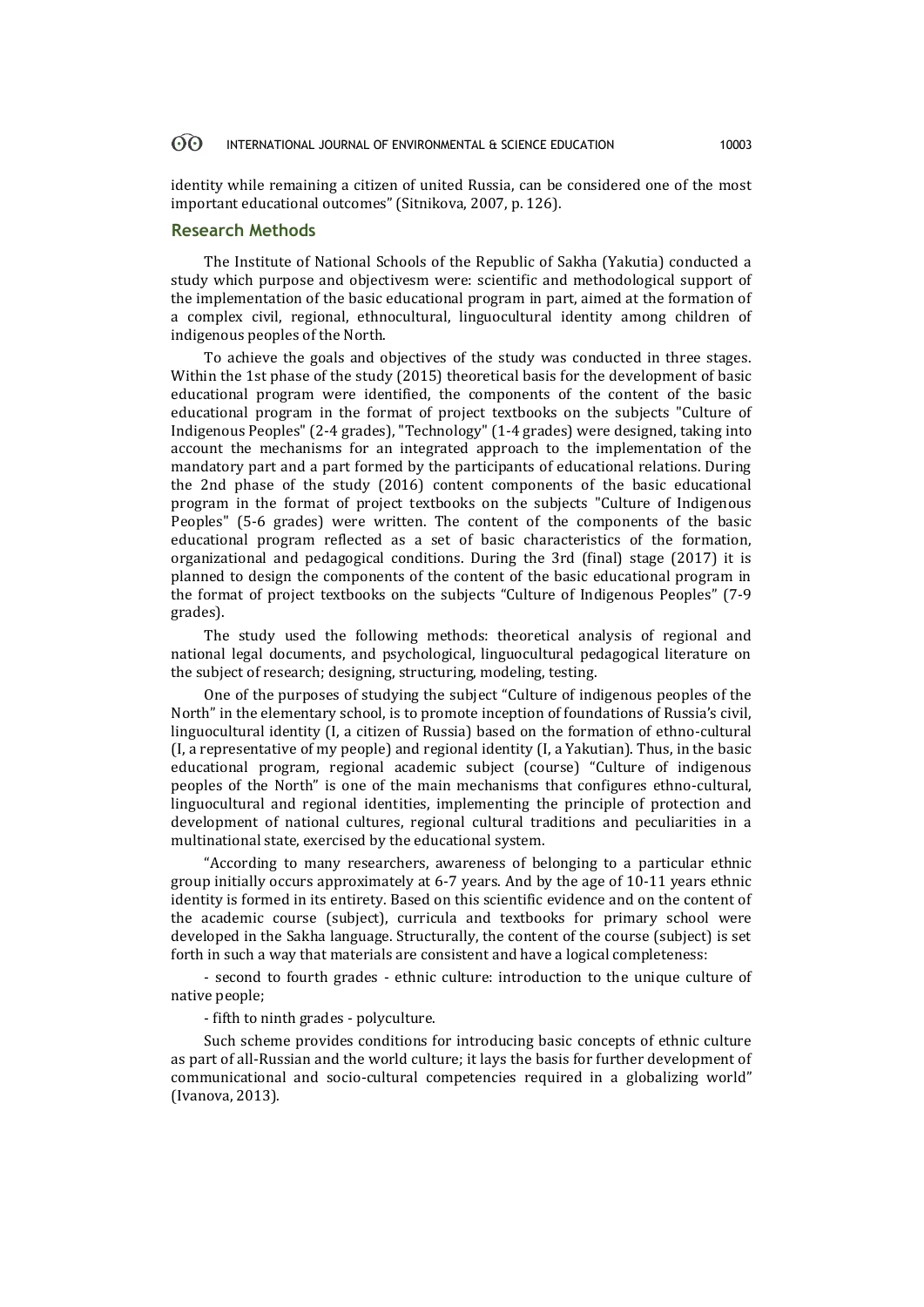The structure of the training manual is designed so that elementary students could satisfy their cognitive interest, need for communication, independent activity, and desire to share knowledge acquired through this course. Texts on the subject were adapted to the children`s perception of the folklore of the Northern peoples including well-known writers of the Even, Evenki, Yukagir, Dolgan literature and others. Working with folklore stimulates apprehension of new behavior patterns, emotional experience of previous generations, and formation of a positive attitude towards oneself as a representative of an ethnic group. Epos of the Northern peoples is a spiritual covenant that has saved a storehouse of folk wisdom, traditions and beliefs, which our ancestors passed down from generation to generation through time and space. Epic heritage belongs to the most important historical and cultural factors, due to which the people retained ethnic identity, unique culture, national language, traditional way of life, ageold moral norms and customs (Ekeev, 2014). A major role of an epic text, its broad informational field influencing formation of ethnic identity and interethnic relations, is emphasized by M.M. Balzer (2014), Professor at the Institute of Anthropology and Archeology of Eurasia, Georgetown University (Washington D.C., USA).

In primary school the program focuses on studying the technology of materials processing in order to form ethno-cultural and regional identities, and to comprehend the methods of artistic processing of materials.

The following extracurricular forms of activities can contribute to meeting the goals of "Technology" subject: spiritual, moral, social, intellectual, general cultural, sports and recreation, etc. Implementation of these will result in development of individual interests and creative abilities of students; they acquire their own social and cultural experience and learn ways of cultural expression. This academic subject includes studies of folk arts and crafts, culture and lifestyle of indigenous peoples. Traditions of teaching folk arts and crafts are implemented through the following modules: work with natural materials, plaiting and weaving, paper and cardboard processing, fabric and fur processing, beadwork.

Extracurricular activity embraces a wide range of classes, for example: "Types of traditional clothing", "Fur mosaic", "Fur applique work", "Embroidery", "Types of ornamental stitches", "Applique work", "Beadwork", etc.

Textbooks on the subject guide children towards practical application of acquired knowledge and create conditions for introducing children to traditional economies, traditional lifestyles, and formation of ethno-cultural competency, help students to generate ideas about interaction between human and environment, about the role of work experience in development of society, and form initial technological knowledge and crucial labor skills.

Teaching is based on learning specific technological operations, when children create articles made of natural, artificial, and synthetic materials, and on acquiring initial skills of project activity. Social and moral aspects of labor activity, as well as personal and social value of manufactured articles are of major importance for the essence of the course.

These educational aids are auxiliary manuals and can be used both in the classroom and during extracurricular activities.

#### **Results and Discussions**

Based on objectives of the basic education program, aimed at formation of civil, regional and ethno-cultural, linguocultural identity of elementary students, teaching materials were tailored for subjects (courses) "Culture of indigenous peoples of the North" and "Technology". In the current socio-cultural conditions that lead to gradual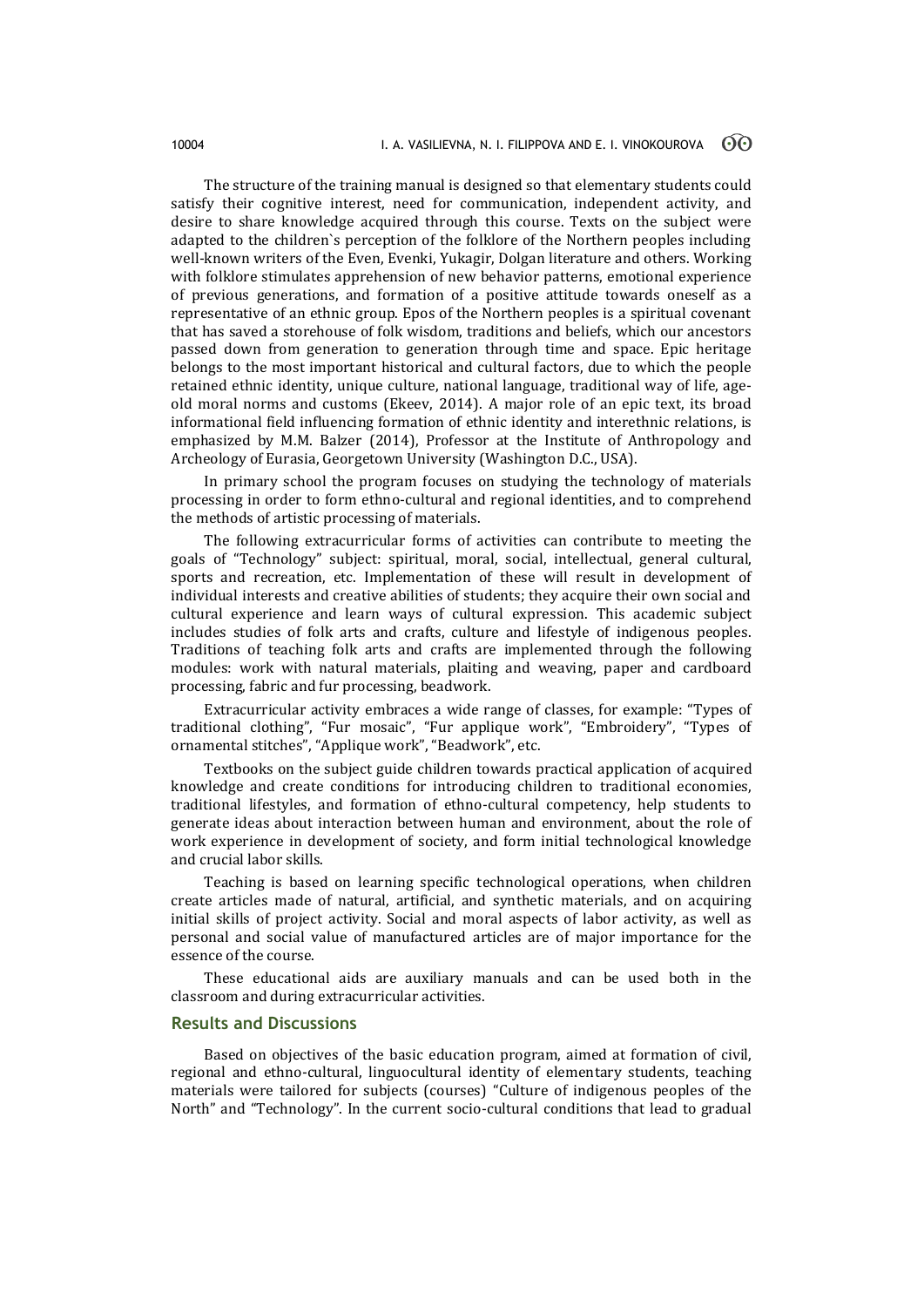#### 60 INTERNATIONAL JOURNAL OF ENVIRONMENTAL & SCIENCE EDUCATION 10005

disappearance of the core feature of ethnic identity - the language of indigenous peoples (the Yukaghirs, the Evenkis, the Chukchi, the Dolgans, and the Evens) - further efforts are needed to preserve more stable factors - material and spiritual culture and traditions.

Content and structure of textbooks for elementary school students on the culture of indigenous peoples were formulated in accordance with the "Concept of spiritual and moral development and education of a citizen of Russia". Knowing and understanding the basic values of culture and traditions of one's native people lays the foundation for embracing the culture of neighboring peoples, and facilitates apprehension of values of Russian and world culture. Contemporary human society has developed a new look on the place and role of Arctic and the North in the global processes. Culture of Northern peoples, obscure for the global community, is now perceived not as an obsolete archaic culture, but as an authentic grassroots culture created in the coldest part of the planet, which preserved humanistic nature of human interaction with the environment. Generalizing the result of pedagogical breakthrough, researcher of ethno-pedagogical processes in Yakutia A.M. Lobok (2007) concluded that the educational situation in Yakutia develops largely under the influence of such natural environmental cultural landmarks, among which we can highlight the following:

- dominant self-esteem, characterized by a powerful need for cultural dialogue;

- dominant individual and collective cultural past.

A.V. Krivoshapkin (2014, 2016) – a writer, scientist, an outstanding statesman and public figure, the author of over 90 books, including novels, short stories, poetry, scientific works, essays, tutorials. He is the representative of one of the indigenous peoples of the North (Nikitina, 2016).

In the Preface to his newly published poetry book, A.V. Krivoshapkin (2016) says "I am the son of the North: it is well-known that any writer largely determines the place where he was born, his small homeland, the first steps on the land, the first words heard on the mother language, the first self-discovery of the surrounding world..." It is an obligation of the young generation of the North, as A.V. Krivoshapkin (2014) underscores, "to keep up with the time', and at the same time not only to know their ancestral roots, but also to respect their people, to be proud of them, and to direct all the strength and energy to future progress of their native people - the Evens, the Evenkis, the Dolgans, the Yukaghirs, the Chukchi, and Russian old-timers of the Arctic".

As a result of taking the "Culture of indigenous peoples of the North" and "Technology" courses elementary school students will have achieved personal, metasubject and subject-wide results, provided by the federal state educational standards and programs of these courses. For example, within "The peoples of the North" topic, students deliver ICT-supported oral reports about their native people and other peoples living in the republic; they compare and distinguish characteristics of their cultures; retrieve necessary information from other sources upon instructions of teacher (encyclopedias, reference books, Internet resources, portals, websites), and discuss the found information; practically work with maps and globes, finding their native community, district, Yakutia, Russia; simulate situations of communication with speakers of other languages. Today's children travel a lot with their parents (or class, group, folk song and dance ensemble, sports team, etc.) to other districts of the republic, regions of the country, or to foreign countries. These travels often involve situations of intercultural communication, where knowledge and skills acquired in the classroom could be useful. Texts in the books are adapted for school children from folk, literary, scientific and popular works of prominent public figures, writers, scientists and ethnic educators of the North; they are amusing and enrichment-oriented. Training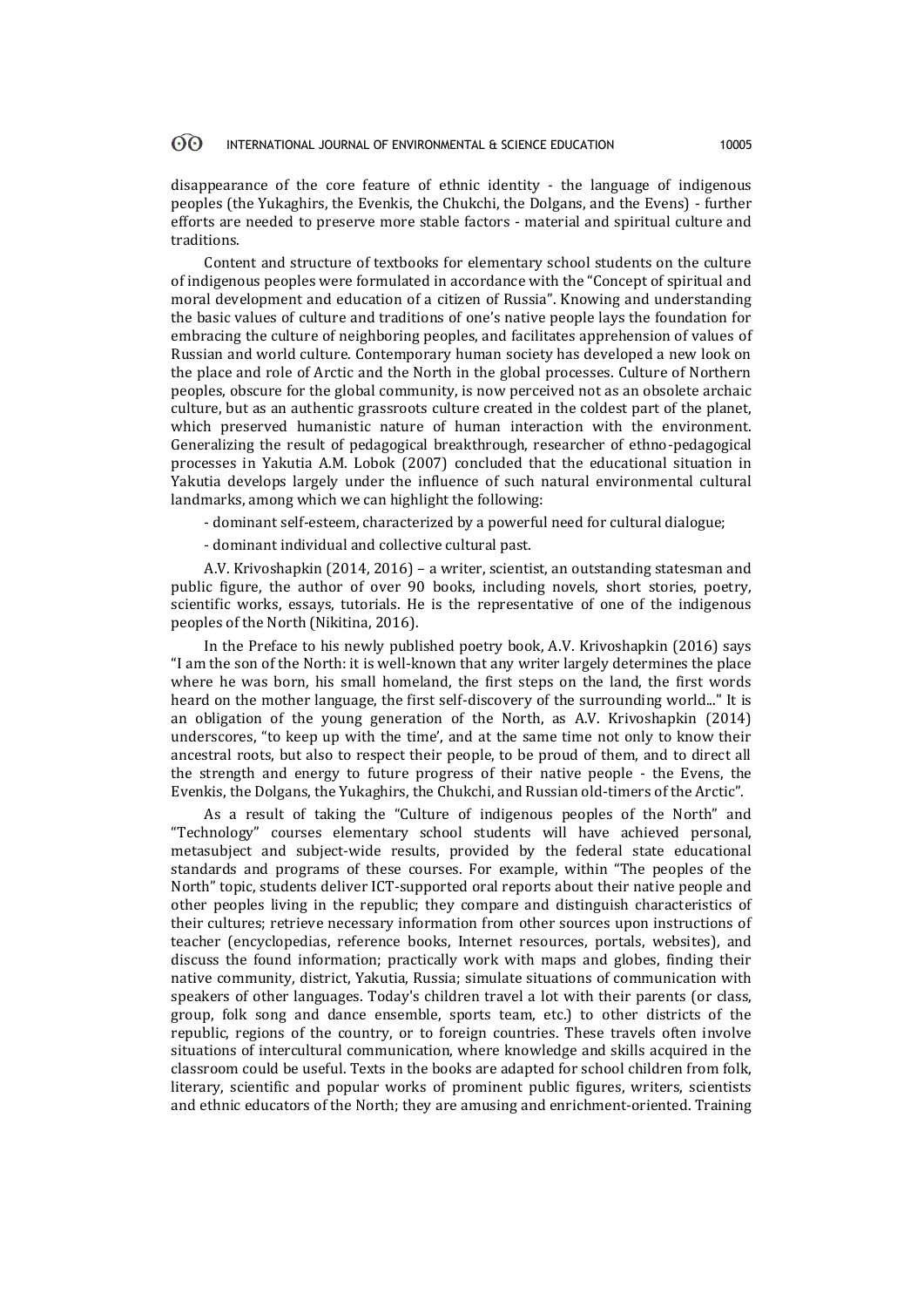aids include tasks that allow children to work individually, in pairs, and in groups, learning universal educational acts, realizing educational goals and objectives, providing motives for their actions, acquiring the skills of analysis and synthesis, collation and comparison.

Materials within teaching aids "Culture of indigenous peoples of the North" for first to fourth grades (texts, questions and tasks, reference materials, dictionary work and games) are aimed at achieving the main goal of the course: formation of ethnocultural, linguocultural competencies as a prerequisite for successful socialization, which is developing skills for living in a multicultural world. Thus, within "My family, my kin" topic elementary students tell about traditions of their families, traditional economy of their families, discover traditional family legends, try to build genealogical trees together with their parents, and learn terms for kinship in their native language; they also gradually assimilate and learn family values, simulate situations that require communication and mutual responsibility in the family; entire families prepare for national holidays, repair and amend national costumes, cook traditional national cuisine, take part in ceremonies and rituals performed at such festivals. Ethnocultural and multicultural competencies apprehended while studying this topic are projected onto relationships in society and form the basis of civil behavior.

"In order to form a personality endowed with creativity, which shapes-up ethnocultural and regional identity in children of indigenous peoples of the North, it is necessary to acquaint students with the origins of folk arts and crafts, equip them with abilities and skills in this field, taking into account their age peculiarities.

Teaching applied arts should occur in two directions: nurturing children's creative and artistic abilities and teaching skills in various types of folk art.

Folk arts and crafts have ancient roots. According to ethnographic and archaeological data, ornamental culture demonstrates features indicating the ancient connections of the Sakha people with other Turkic-Mongol peoples. A significant impact of indigenous peoples of the North (the Evens, the Evenkis, and the Yukahgirs) is also evident, by virtue of their nearest neighborhood and a long experience of living in the North. The seventeenth and eighteenth centuries saw a strong and complete Yakut national culture with its own characteristics (Ivanova, 1995).

The main principle of folk pedagogy is education through labor. Educating a child through labor instills such qualities as perseverance, patience, intelligence, attention, and ability to appreciate work. One of the important directions of labor education is familiarizing students with national applied arts.

Folk applied arts and handicrafts, having emerged at the earliest period of human society development, for centuries have been an important part of the younger generation labor training.

Types of national applied arts and crafts - fur sewing, beadwork, working with birch bark, animal hair, clay, wood, metal and other - reflect culture, religion, and philosophy of a people.

In particular, elementary school teachers should pay special attention to folk art at handicraft lessons. It promotes development of students' creative activity from an early age; children absorb sense of beauty and aesthetic tastes. The task is not only to make children realize the diversity of artistic creation phenomena, but also to implant a desire to create beauty with their own hands, and decorate their homes and the surrounding world.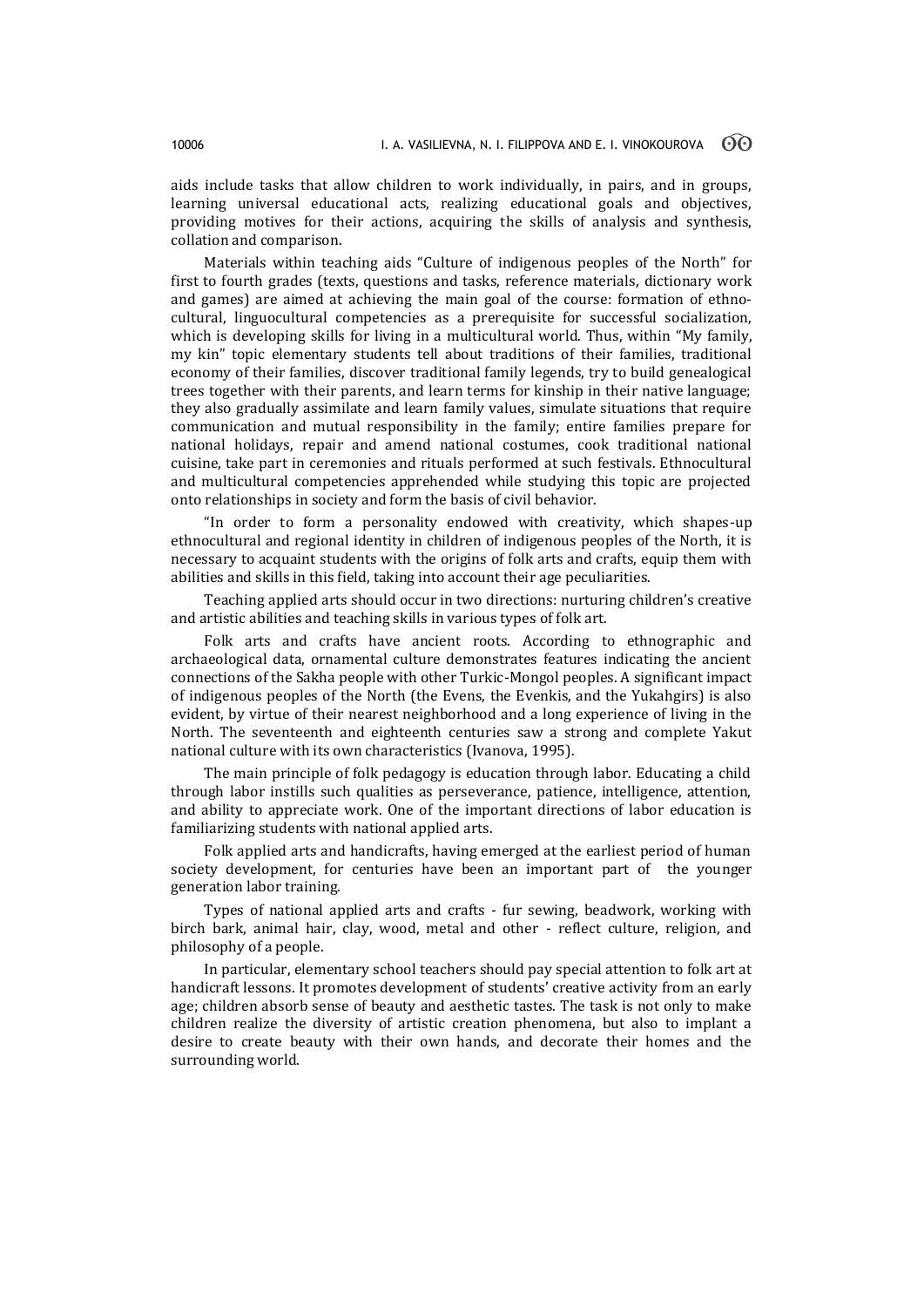#### $\odot$ INTERNATIONAL JOURNAL OF ENVIRONMENTAL & SCIENCE EDUCATION 10007

However, in the learning process, a student learns the basics of manufacturing technology, in which their tutor is a professional. A child discovers manufacturing patterns, practically learns stages, methods, and techniques.

For effective teaching of basic folk arts and crafts to children it is necessary to develop their skills of independent work from the very outset. Skills are acquired in various ways:

- by copying models and examples;

- by means of trial exercises and investigation.

Familiarizing children with folk art, folklore, traditions and customs of their people must begin in early childhood. Involving folk arts and crafts in elementary school handicraft classroom contributes to children's development, brings positive emotions, teaches work ethics, honesty, responsibility, perseverance in overcoming difficulties, and provokes an interest in ethnic culture. Handicraft lessons develop a child's abstract and creative thinking, ability to analyze the outer world, to express their thoughts and feelings; besides, this activity develops hands, which contributes to intellectual development.

At "Technology" lessons students not only learn material, but also have an opportunity to experiment. In case of first-graders, who often have poorly developed hand motility, and regularly fail at writing and mathematics classes, when it is necessary to copy letters and numbers by model, only classes of handicraft and visual arts may be a good help. The ability to draw allows copying any element of a letter or a number; modeling trains hands, making them steadier; application work, sewing, and designing develop fine finger movement and coordination.

Elementary school age is characterized by unstable attention, which is why a conscious focus on learning material in primary school is almost impossible. Therefore, it is important to make labor and handicraft interesting and fun for children.

### **Conclusion**

Developed training manuals are designed for 34 hours each and for students of educational institutions with instruction in the languages of indigenous peoples. Education on these programs and the benefits will be carried out in the framework curricula for schools, where the languages of indigenous peoples are studied.

Thus, the developed training manuals on "Culture of indigenous peoples of the North" and "Technology" subjects are the components of the basic educational program for general educational institutions. Content and structure of the textbooks will contribute to the formation of linguocultural identity through culture and folk applied arts and crafts of indigenous people.

To implement educational programmes taking into account ethno-cultural, national and other characteristics of the republic, Federal state scientific institution "Institute of National Schools of Sakha Republic (Yakutia)" has developed manuals for educational institutions with instruction in the language of Sakha, the Russian language and languages of indigenous peoples of the North. These benefits are structured in the format of an approximate basic educational program and include legal aspects, planned results of development of educational programs and core content subjects of ethnocultural orientation, exemplary curricula, guidelines for the development of plans, working programs of courses of after-hour activities (Ivanova, 2016)

In the context of implementation of the Federal state educational standards, these components are designed to help educational institutions, experiencing serious difficulties in the development of integrated educational programs forming ethnic,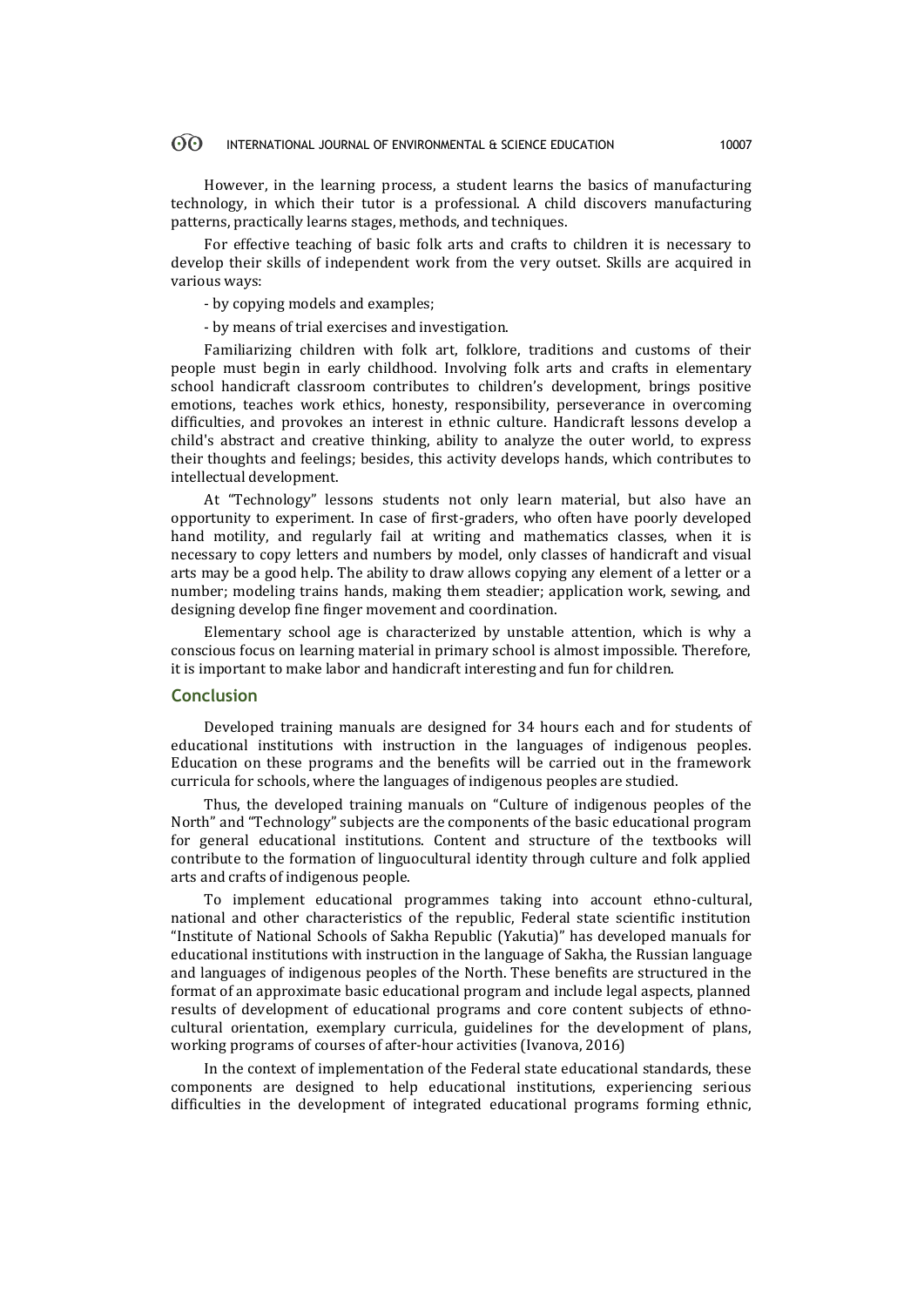regional, civil and linguocultural identity among children of indigenous peoples of the North.

In accordance with the Federal state educational standards the study could form the basis for the activities of educators, developing basic educational programs of primary and basic education, taking into account characteristics of the region of the Russian Federation, educational organization requests to the participants of the educational process taking into account ethnocultural, regional, lingocultural aspects.

### **Disclosure statement**

No potential conflict of interest was reported by the authors.

### **Notes on contributors**

**Ivanova Alena Vasilievna**, PhD, Leading Researcher of the Scientific Research Institute of National Schools of the Republic of Sakha (Yakutia), Yakutsk, Russia.

**Nina I. Filippova**, PhD, Leading Researcher of the Scientific Research Institute of National Schools of the Republic of Sakha (Yakutia), Yakutsk, Russia.

**Ekaterina I. Vinokurova**, PhD, Leading Researcher of the Scientific Research Institute of National Schools of the Republic of Sakha (Yakutia), Yakutsk, Russia.

### **References**

- Balzer, M.M. (2014). *Shamans, shamanism and epos. Yakut heroic epos olonkho – a masterpiece of the oral and intangible heritage of humanity in the context of world eposes.* Yakutsk: M. K. Ammosov North-Eastern Federal University, 520 p.
- Borgoyakov, S.A. (2016). Тhe Strategy and methodology of development of ethnocultural education in the context of socio-cultural modernization of society. *General and specific in the formation of the Russian identity of students in a multicultural space of Russia: materials of the international scientific-practical conference.* Moscow, 194 p.
- Chevalier, J.F. (2015). *The problem of the revival of the language: native speaker and native speakers. Ethnocultural education in the Far Eastern federal district of the Russian Federation.* Yakutsk: Media holding "Yakutia", 416 p.
- Decree of the RF President, №1666 'On the strategy of the state national policy of the Russian Fedeation until 2025' (2012). Direct access: [http://graph.document.kremlin.ru/page.aspx?1;1644521](https://r.mail.yandex.net/url/xdXPSPyapgFKKkBKNrWj7g,1364360583/graph.document.kremlin.ru%2Fpage.aspx%3F1;1644521)
- Ekeev, N.I. (2014). Epic heritage of the Altai in the context of world cultural heritage. *Yakut heroic epos olonkho - a masterpiece of the oral and intangible heritage of humanity in the context of the epics of the peoples of the world: Materials International scientific* conference (Yakutsk, June 18-20, 2013). Yakutsk, 21-23.
- Frolovа, A.V. (2016). Socio-cultural Deprivation of Teenage Muslim Migrants as the Factor of Interfaith Intolerance Emergence. *IEJME-Mathematics Education, 11(6)*, 1935-1944.
- Hechter, M., Levi, M. (1994). Ethno-Regional Movements in the West. In: *Nationalism*. New York: Oxford University Press, 184-195.
- Ivanova, A.V. (2013). Culture of interethnic relations in new educational programs. *Humanitarian, socioeconomic and social sciences*, *7(1),* 170-172.
- Ivanova, A. V. (2016). Implementation of basic educational programs as a mechanism for the formation of civil and ethnocultural identity (on the example of Republic of Sakha (Yakutia). *General and specific in the formation of the Russian identity of students in a multicultural space of Russia: materials of international scientific-practical conference (Moscow, September 26, 2016)*. Moscow, 194 p.
- Ivanova, Z.I. (1995). *On the fate of folk arts. Theory and experience of teaching traditional kinds of applied arts to children of indigenous peoples: interstate workshop-meeting*. Yakutsk, издательский дом, 22-24.
- Johnson, K. & Johnson, H. (1998). *Encyclopedic dictionary of applied linguistics: a handbook for language teaching*. Oxford: Malden, 129 p.
- Krivoshapkin, A.V. (2014). *Obligation of Northern peoples: to keep up with the times, with evolution of Arctic and the North.* Yakutsk: Bichik, 624 p.
- Krivoshapkin, A.V. (2016). *I am the son of the North*. Moscow, IPO "Nikitsky gate", 200 p.